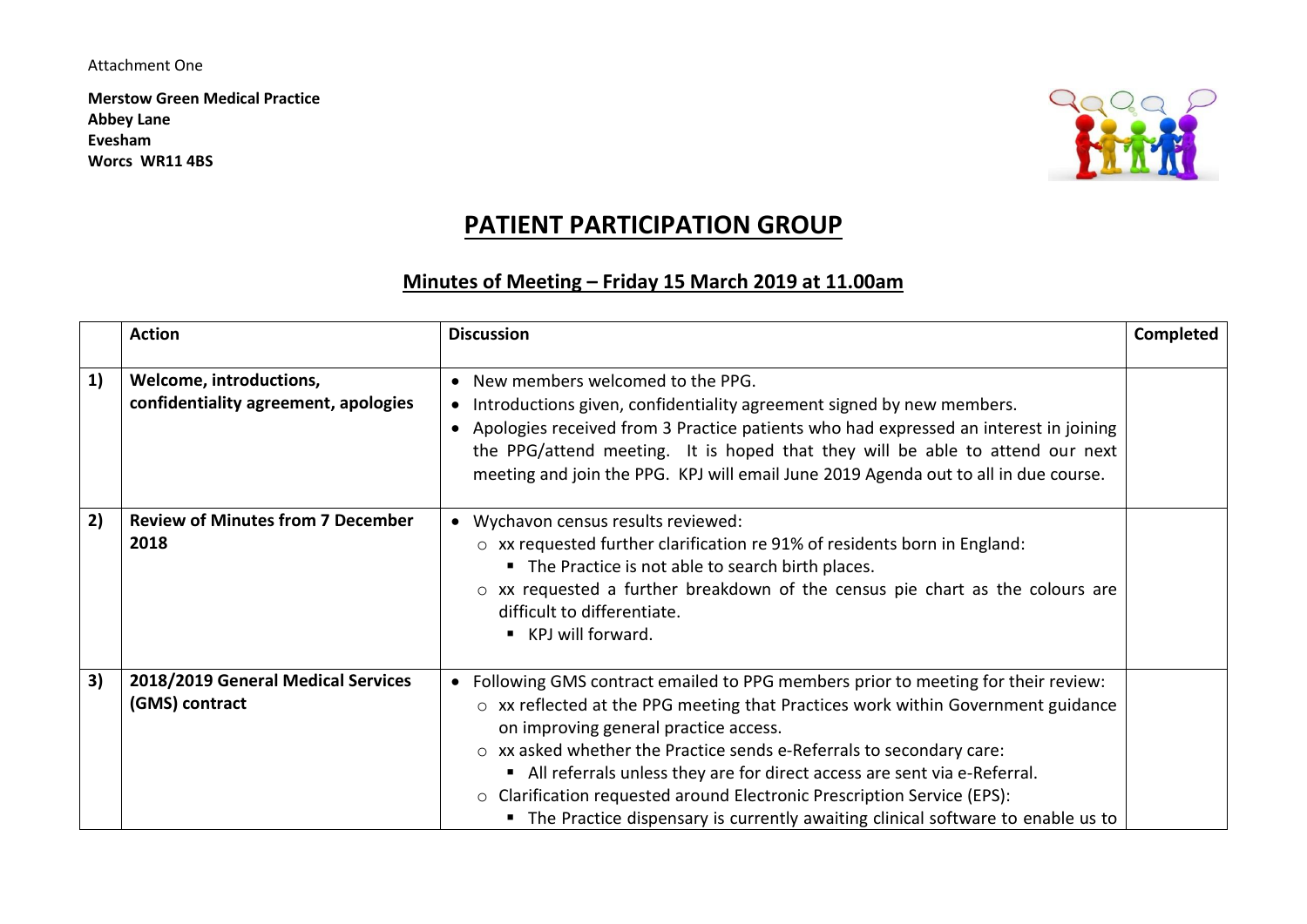|    |                                                       | offer this service which will allow prescriptions to be sent electronically to the<br>pharmacy of patients' choice.<br>Patients can opt out of this service and have prescriptions given to them by<br>the clinician instead.<br>" Patients are able to telephone the Practice dispensary directly on 01386<br>768131 from 9.00am to 10.00am to order their repeat prescriptions.<br>• Dispensary also has a Friday delivery service for elderly/rural living patients<br>who live within a 3 mile radius of the Practice.<br>$\circ$ xx queried the Practice cyber and data security policy:<br>" The Practice is fully protected and we are audited for data security.<br>$\circ$ Data gathering and traceability:<br>The Practice codes all clinical procedures and we can identify when there is a<br>gap in services, for example, Springfield Mind are now offering a counselling<br>service. |  |
|----|-------------------------------------------------------|-----------------------------------------------------------------------------------------------------------------------------------------------------------------------------------------------------------------------------------------------------------------------------------------------------------------------------------------------------------------------------------------------------------------------------------------------------------------------------------------------------------------------------------------------------------------------------------------------------------------------------------------------------------------------------------------------------------------------------------------------------------------------------------------------------------------------------------------------------------------------------------------------------|--|
| 4) | PPG event 1 March 2019 brief                          | • Thank you xx for attending the PPG event on 1 March. Please find attached xx<br>Power Point presentation following her attendance for PPG members' review.<br>Points raised following presentation:<br>$\circ$ xx queried continuity of GP care:<br>• On Practice registration, patients are registered with a 'Usual GP' who will be<br>responsible for their overall care. Patients are welcome to see any other<br>clinician.<br>o xx noticed that NHS providers do not use uniform clinical computer systems.                                                                                                                                                                                                                                                                                                                                                                                 |  |
| 5) | <b>Healthy Heart Programme</b>                        | • Thank you xx for Health Heart presentation (attached).<br>o Discussion around whether the Practice would consider providing group<br>workshops with talks/videos for patients sharing similar medical problems. KPJ<br>will discuss within the Practice for discussion at next meeting.                                                                                                                                                                                                                                                                                                                                                                                                                                                                                                                                                                                                           |  |
| 6) | <b>Explanation of Practice appointments</b><br>system | • Thank you xx for appointment system explanation. A copy of our appointments<br>system leaflet is attached (Attachment One):<br>o xx requested an appointment booking flow chart.                                                                                                                                                                                                                                                                                                                                                                                                                                                                                                                                                                                                                                                                                                                  |  |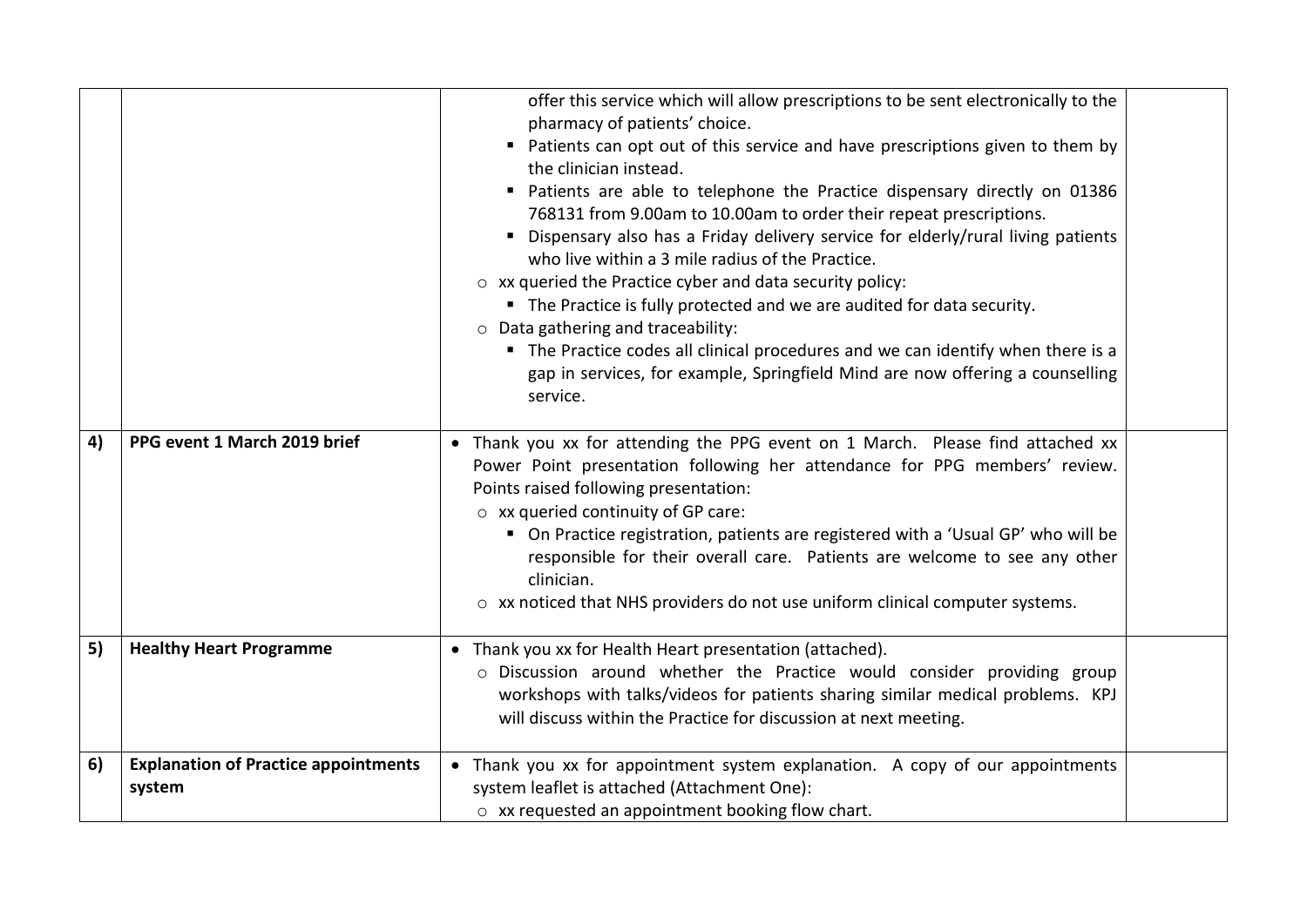|           |                                 | $\blacksquare$ KPJ will do.                                                                                                                                                                                                             |  |
|-----------|---------------------------------|-----------------------------------------------------------------------------------------------------------------------------------------------------------------------------------------------------------------------------------------|--|
| 7)        | Patient survey for Q4           | Thank you to those PPG members who are available to help with this. Date agreed 8<br>$\bullet$<br>April at 9.30am:<br>$\circ$ Survey reviewed and suggestions made.<br>○ Results of survey for discussion at next meeting.              |  |
| 8)        | <b>Suggested PPG activities</b> | Suggestion from PPG whether the Practice would consider providing group<br>workshops with talks/videos for patients sharing similar medical condition problems.<br>KPJ will discuss within the Practice for discussion at next meeting. |  |
| 9)        | <b>AOB</b>                      | Agenda items/suggestions from PPG for next meeting to be emailed to KPJ please.<br>$\bullet$                                                                                                                                            |  |
| <b>10</b> | Date of next meetings           | All PPG meetings at 11.00am at MGMP:<br>Friday 14 June 2019<br>Friday 13 September 2019<br>Friday 13 December 2019                                                                                                                      |  |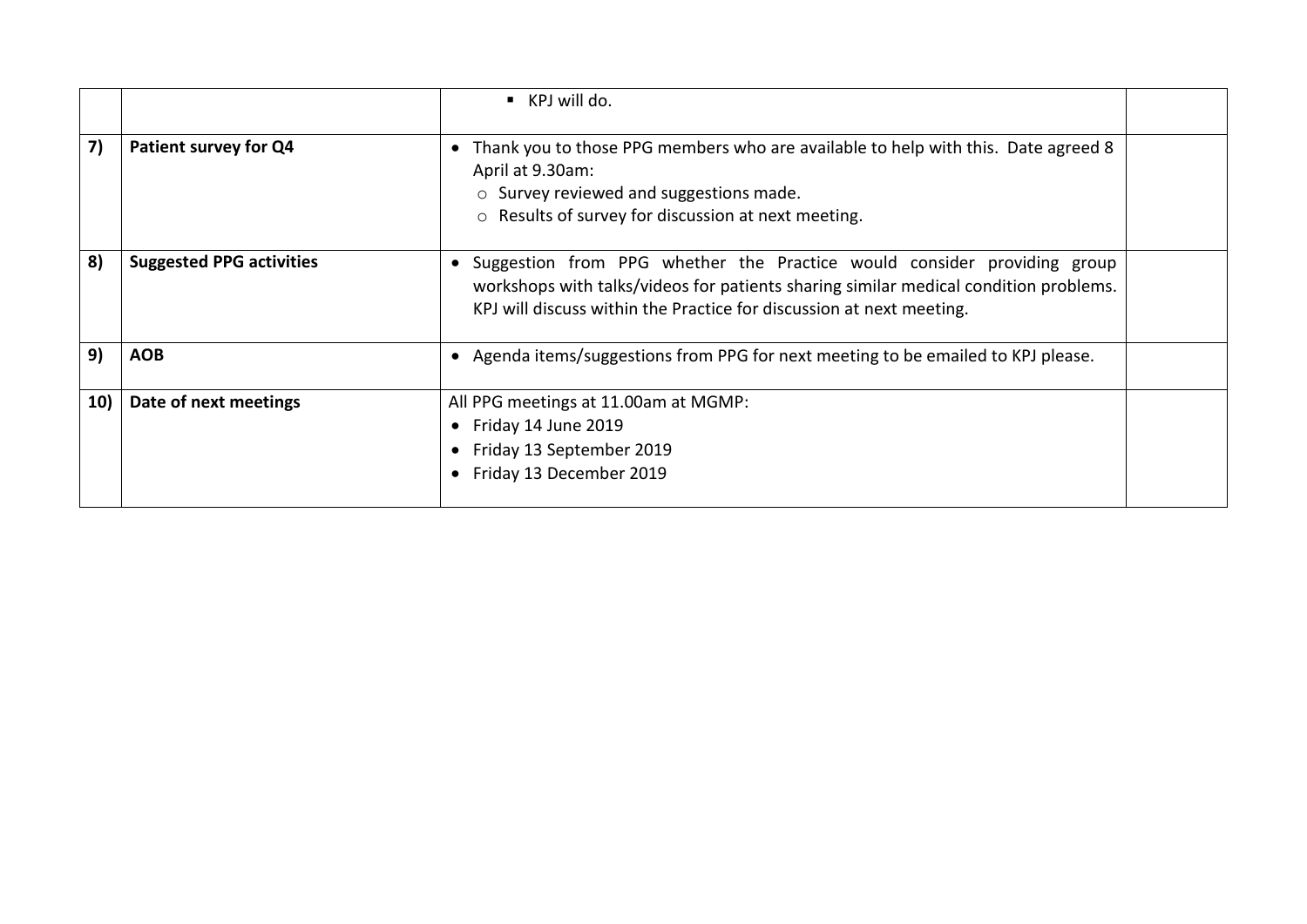# **APPOINTMENTS**

## **Appointments/enquiries**

The Triage Team assess all enquiries to improve access to our services. The Triage Team work with and are supervised by the Duty GP. They will ask for clinical information in order to direct you to the most appropriate clinician and the most appropriate appointment. All surgeries are by appointment. Appointments can be made in person, by telephone or online. You are able to access appointments online for your responsible GP, salaried and locum GPs.

#### **GP appointments**

We have introduced a pre-bookable telephone GP consultation service to reduce waiting times and improve patient care. These appointments are available to book 2 weeks in advance. The GP will call you on the day and time of your appointment (within one hour). During this consultation they will assess your need and if they are unable to deal with your request over the telephone, they will book a face to face appointment that day or in the future and arrange any investigations required. The same GP will then follow up any investigations or further appointment needed. This system will give you the continuity of care and avoid you having to make unnecessary trips to the Practice. Our Triage Team will no longer offer face to face appointments with a GP.

#### **Improved access appointments**

We now offer GP routine face to face improved access appointments (on occasion telephone consultations) for our patients to be seen (subject to availability) at The Hub which is at The Riverside Surgery, Evesham, Monday to Friday from 6.30pm to 8.00pm and weekends from 8.00am to 12noon. When the appointment is made for you, you will be asked to consent to registering to this service and for the clinician to view your medical record.

Please speak to the Practice during surgery hours if you wish to be booked into this service.

**Between the hours of 6.30pm to 8.00pm weekdays, 8.00am to 12noon weekends, you will be able to telephone the Worcester Hub directly on 01905 789061 to book/cancel your appointment.** The Reception staff based there will receive your call and will be able to book your appointment into one of the 5 Hubs, depending on availability and whether it is appropriate.

#### **Non-attendance of appointments**

If you are unable to attend for your appointment, please let us know so that we can offer this to another patient.

# **Urgent appointments**

If you feel your need is urgent and necessary for the day, you need to contact the Practice between 8.00am-11.00am. Our Triage Team (under supervision of a GP) will ask for clinical information in order to direct you to the most appropriate clinician. The team will then arrange for you to have a telephone consultation from a clinician in our 'On Day Duty Team' to assess your need over the telephone. The On Day Duty Team will book a face to face appointment for you if necessary.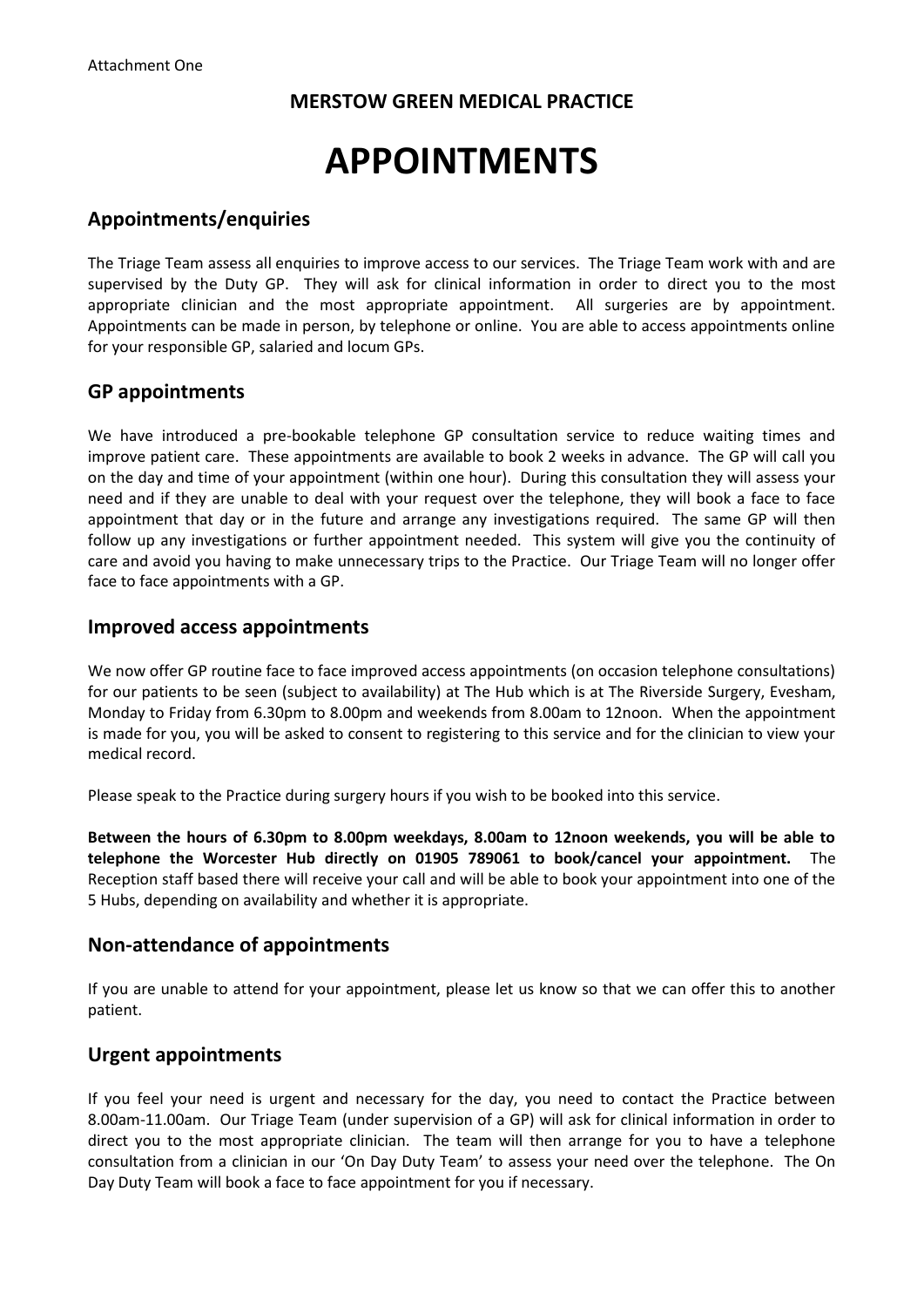If you are at our reception desk and wish to discuss anything in private, please ask the patient liaison team on the reception desk for the use of our dedicated interview room or complete a Triage Assessment Form.

# **Urgent appointments are not for repeat prescriptions, fitness for work certificates or for signing forms.**

#### **Minor ailments Nurse Practitioner**

This Nurse Practitioner is part of the On Day Duty Team.

#### **Home visits**

Home visits should only be required for those who are unable to come to the Practice because of serious illness and infirmity. They should be requested between 8.00am-11.00am. Whenever possible we prefer to see you at the Practice. If you do not feel well enough to sit in the waiting room, we can make alternative arrangements and allocate an alternative room for you to wait in.

#### **Healthcare/Nurse/Clinics/Other services**

All surgeries are by appointment only and are available up to 4 weeks in advance. We offer chronic disease, childhood immunisations, ear irrigation, antenatal, healthcare, Practice Nurse and travel clinics (you will need to complete a travel form before you are able to book your appointment. Please collect from the reception desk or download from our website).

#### **Prescriptions**

Routine requests for repeat prescriptions will be dealt with within 48 hours. This can be in person or by telephoning 01386 768131 between 9.00am-10.00am.

You can also post your repeat prescription request or request online once registered on Patient Access.

# **Chaperones**

All patients are entitled to have a chaperone present for any consultation. Please request this at the time of booking or speak to your GP.

# **Out of hours**

If you have an urgent problem when the Practice is closed, please ring 111. Your call will be answered by the OOH Service. Please note that when contacting them, your telephone conversation will be recorded.

NHS Direct telephone: 111 NHS Direct website: [www.nhsdirect.nhs.uk](http://www.nhsdirect.nhs.uk/)

#### **Disabled access**

There is automatic front door access suitable for wheelchairs on entering the Practice. There are disabled toilets in the waiting room. There is a Practice wheelchair available to use whilst in the Practice.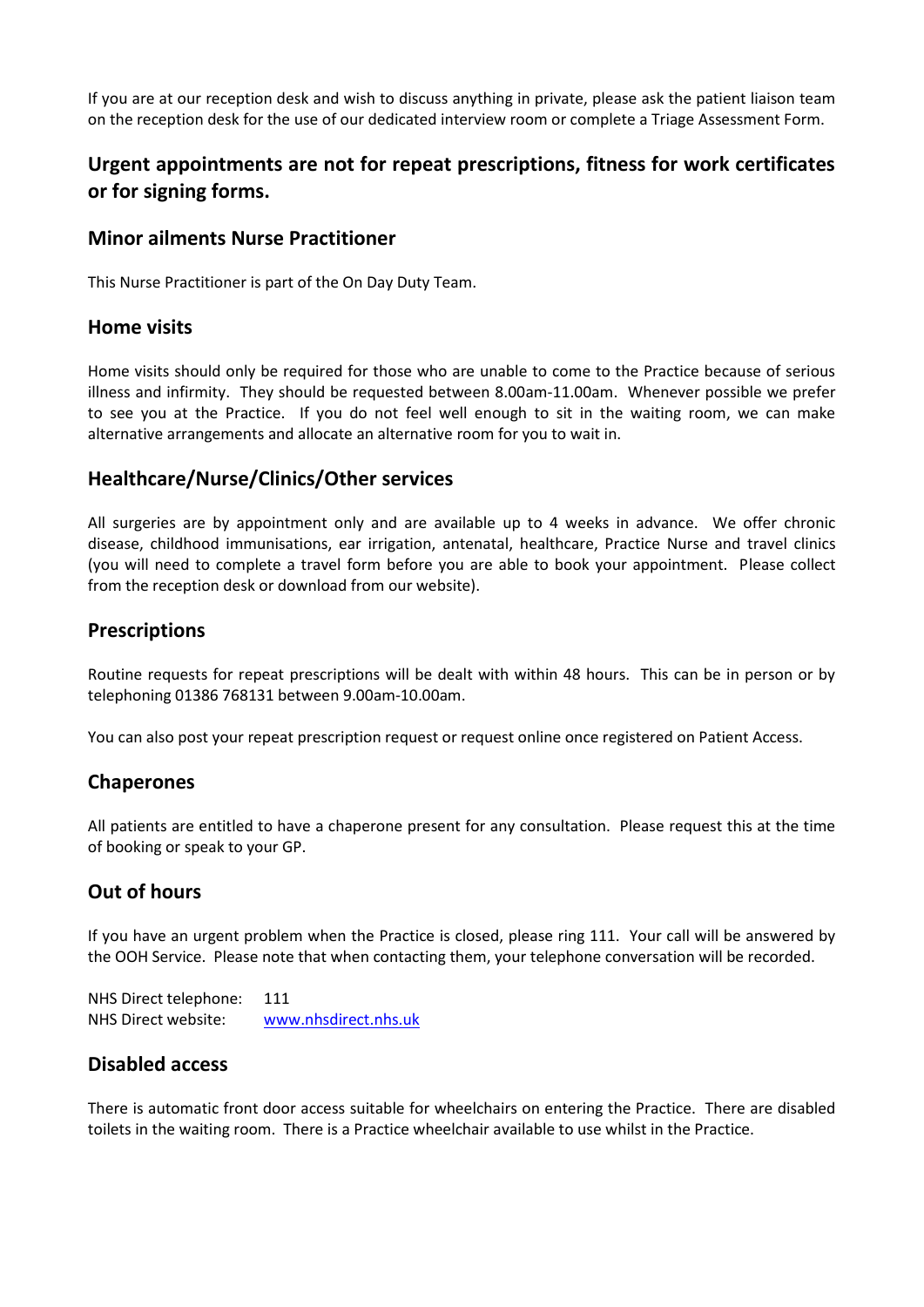# **Teaching and Research**

As a teaching Practice, medical students spend part of their training with us. We would value your cooperation with this, but we understand if you do not want to be involved.

## **Data protection**

All information held about patients is completely confidential. The Practice is registered under the Data Protection Act 1984. The Act protects data held on the computer system.

If you wish a member of your family to have access to your medical record/test results, please complete a consent form which is available from the patient liaison team on the reception desk. This consent will remain on your record until you inform us in writing that you wish for their name to be removed.

## **Other leaflets**

You will find a wide variety of Practice leaflets which will inform you of all the services that we provide for our patients. These include Registrations, Comments and Complaints, Non-attendance of Appointments and Patient Access leaflets.

If you require any information on any service, please ask the patient liaison team on the reception desk.